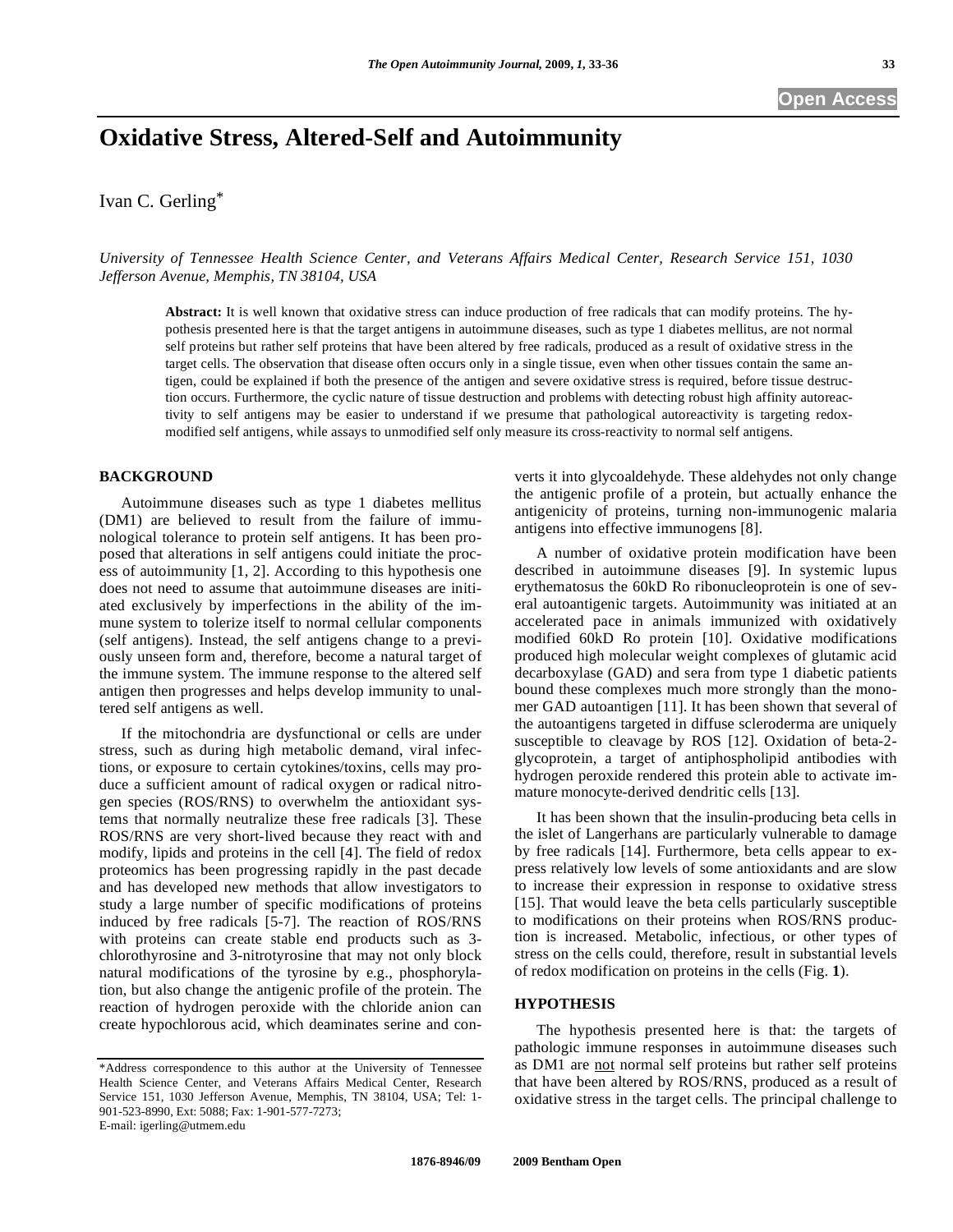

**Fig. (1).** Alteration of self proteins by oxidative stress. Mitochondria inside a cell produces free radicals (R) that are neutralized by antioxidant defenses  $(\alpha OX)$  such that normal self antigens (NS) remain protected from damage by free radicals. Under conditions of increased free radical production (oxidative stress) the antioxidant defenses may not be able to neutralize all the free radicals produced. As a result, some of the normal self antigens are targeted by free radicals and become radical modified self antigens (RS) structures that the immune system may not have been tolerized to and, therefore, will develop responses against. The altered self recognized by the immune system could either be expressed directly on the surface of the cell or as peptide fragments of internal antigens presented by MHC class I molecules on the surface of the cell.

this hypothesis is to explain the fact that assays used to detect autoimmune responses often use antigens isolated from normal tissues or normal proteins/peptides. However, a considerable amount of stress is induced on tissues such as islets of Langerhans during their isolation. Furthermore, synthetic peptides and purified/recombinant proteins often have prolonged exposure to the oxygen in normal air and could undergo oxidizing modifications as a result of that exposure. Therefore, a small fraction of the purified normal self antigens could be redox-modified. That small fraction could provide a signal for "autoreactivity" in assays of reactivity to (presumed) normal-self. Even if the autoantigen preparations used are completely devoid of redox modifications, an immune response to modified self could have enough cross reactivity to the corresponding normal self epitopes that it would give a signal in some of the autoreactivity assays, even if that reactivity is not strong enough to be of pathophysiological relevance. This would be particularly likely to occur with detection of autoantibodies, because the requirement is just for sufficient binding affinity to not be "washed off" by a particular buffer.

 While this hypothesis initially seems fairly easy to test, it requires careful consideration of experimental designs and limitations. It should not be presumed that we are dealing with an all-or-none phenomenon, but rather that there is some cross reactivity between the normal self antigen and the redox-modified self antigen. The immune response to

normal self is presumed to be sufficiently lower than that to redox-modified self to render the former of little or no pathophysiological consequence. Yet any preparation of normal self antigen and redox-modified self antigen is unlikely to be 100% pure and will most likely contain a mixture of both. Fortunately there are now fairly reliable methods to quantitate the amount of most redox modifications [16] and self antigens, thus for each specific preparation it should be possible to define its relative content of both the modified and unmodified forms of the autoantigen. Combined with traditional titration of binding affinities it should be possible to show if there is indeed a stronger "autoreactivity" to self antigens and self epitopes if they have undergone redox modifications. Another complication is the large number of different modifications that can be induced by ROS/RNS. Because each modification will change the molecular bulk of the antigen in different ways, each may have to be studied separately.

# **DISCUSSION**

 One implication of this hypothesis is that immunological tolerance to true self antigens is never broken in autoimmune diseases such as DM1, and that idea may appear somewhat provocative. However, this assumption may help explain certain clinical phenomena in DM1 that have been somewhat difficult to understand otherwise. It is well known that after initiation of treatment with insulin in newly diagnosed DM1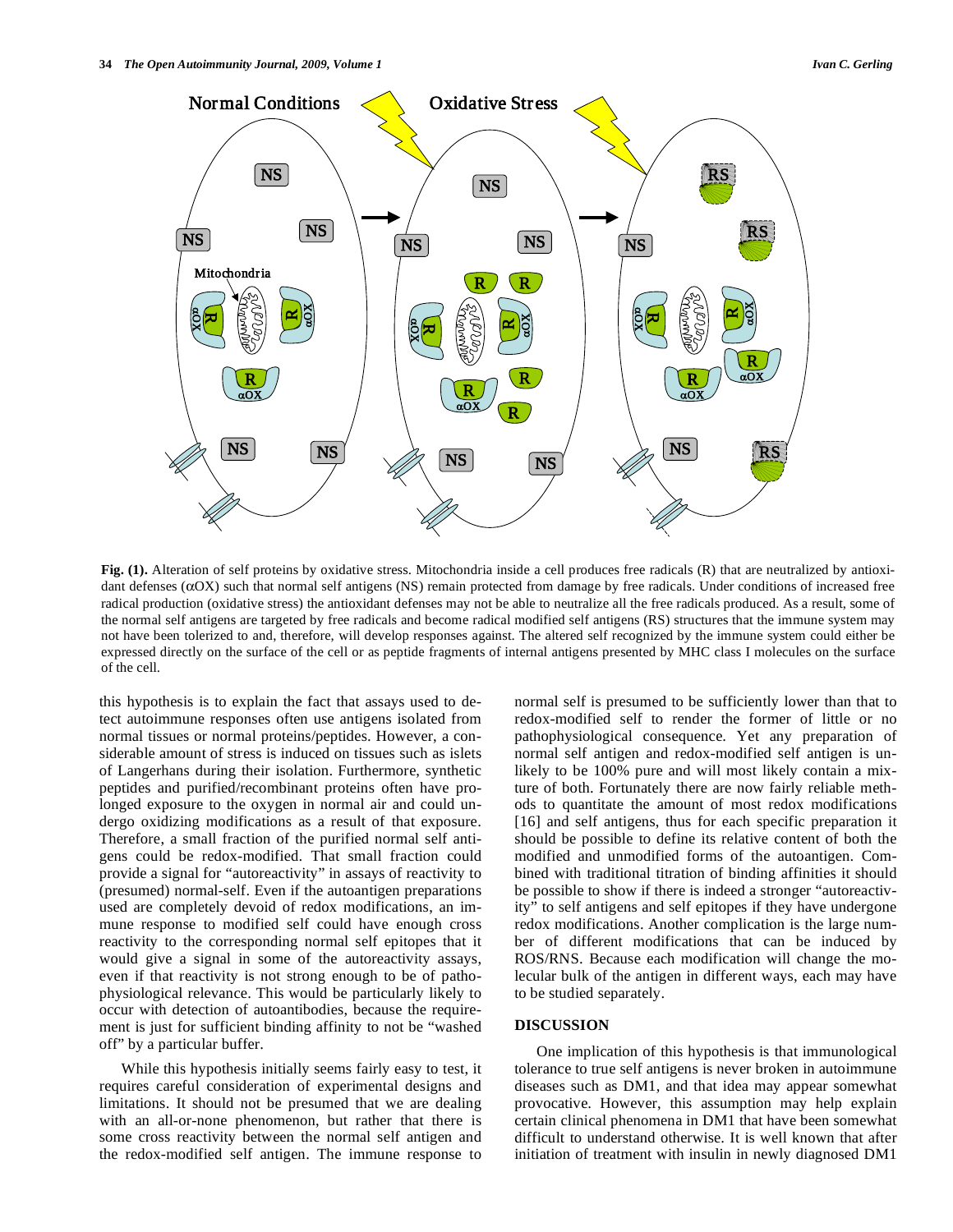patients their production of C-peptide and needs for insulin may decrease, even to the point of making some patients insulin-independent for up to a year after initial diagnosis (the honeymoon phenomenon). This increase in the patient's own insulin production suggests that the immune destruction of beta cells diminishes after initiation of insulin therapy. Such temporary reductions in immune responses, even though the antigen is still present, have not been reported for other types of immune responses. Indeed, it has generally been found that if a virus or bacteria is re-introduced, the secondary immune response occurs both faster and with greater magnitude than the original response. The honeymoon phenomenon may be easier to understand in the context of the hypothesis presented here. In the period before diagnosis of DM1, beta cells are under severe metabolic stress because a dwindling number of these cells tries to keep up with a constant demand for insulin. However, after the initiation of insulin injections in the patient, this metabolic demand, on remaining or newly generated beta cells, would be drastically reduced, as would their ROS/RNS production. As a result, the remaining beta cells would have a drastic reduction in the amount of redox-modified self antigens they express, and become much less of a target for an immune response to redox-modified self antigens. Yet, the inevitable imperfections in insulin therapy would eventually expose the remaining islets to high glucose and the accompanying oxidative stress. Therefore, the honeymoon phenomenon may be easier to explain in the context of immunity to redoxmodified altered self than in the context of an immune response to true self antigens. It should also be noted that a substantial number of patients diagnosed with type 2 diabetes have been shown to have autoantibodies in their plasma [17, 18]. Although the original pathology in type 2 diabetes is not related to autoimmune destruction of beta cells, it is certainly possible that oxidative stress and metabolic demand on beta cells in these patients could provoke development of pathogenic beta cell immunity to redox modified autoantigens, as a later complication.

 Although many lines of evidence suggest a central role for T lymphocytes in DM1, it has been difficult to define beta cell antigens and epitopes with strong signals of T-cell autoreactivity in blood from DM1 patients. Stimulation indexes and other measures of T-cell autoreactivity are often considerably smaller that what is seen in measurements of other forms of T-cell reactivity [19-21]. That problem may be easier to understand in the context of this hypothesis. The T-cell receptor is presented with a small peptide fragment of its autoantigen [22], and the presence or absence of an oxidative modification could represent a substantial difference in the molecular "bulk" of such a small molecule. As a result, the binding of a T-cell receptor that is specific to a redoxmodified peptide would likely be considerably weaker if it was presented with the non-modified form of the same peptide.

 The hypothesis that altered self is the target in organspecific autoimmune diseases, such as DM1, could also help explain why the autoimmune responses are organ-specific and do not attack all tissues that express the target antigens. A tissue would only be targeted if it both expresses the autoantigens and also is undergoing a level of oxidative stress that overwhelms its antioxidant defences. Furthermore, depending on the reason for oxidative stress it may not be constantly present in a given tissue, leading to periods of more or less activity of the disease.

 Many years ago it was reported that when serum from newly diagnosed DM1 children were used to immunoprecipitate the 64kD autoantigen (later identified as GAD) from mouse islet of Langerhans, the immunoprecipitated band was more intense if the islets came from mice infected with an islet tropic strain of Coxsackie virus B4 [23]. At that time it was concluded that expression of the 64kD autoantigen in the islets had been increased by the virus infection. However, in light of the above hypothesis an equally possible explanation would be that the infection could have increased oxidative stress and redox-modified GAD in the islets that could be immunoprecipitated by the DM1 patient serum.

 From a treatment point of view this hypothesis would suggest that, in addition to therapies targeting the immune system, we should also consider developing therapies that decrease oxidative stress in the target tissue. Such therapy could be used both for prevention and early treatment of the disease. Furthermore, tolerance inducing therapy should be using redox-modified autoantigens rather than normal autoantigens to be effective.

### **ACKNOWLEDGEMENTS**

The author acknowledges grant support from National Institute of Health (DK062103) and editing assistance from Mr. Richard A. Parkinson.

## **ABBREVIATIONS**

- DM1 = Type 1 Diabetes Mellitus
- ROS = Radical Oxygen Species
- RNS = Radical Nitrogen Species
- GAD = Glutamic Acid Decarboxylase

### **REFERENCES**

- [1] Gordon EE. Altered oligosaccharides as the initiating autoantigen in rheumatoid arthritis. Med Hypotheses 1983; 10: 347-52.
- [2] Abu-Shakra M, Shoenfeld Y. Parasitic infection and autoimmunity. Autoimmunity 1991; 9: 337-44.
- [3] Djordjevic VB. Free radicals in cell biology. Int Rev Cytol 2004; 237: 57-89.
- [4] Dalle-Donne I, Scaloni A, Giustarini D, *et al*. Proteins as biomarkers of oxidative/nitrosative stress in diseases: the contribution of redox proteomics. Mass Spectrom Rev 2005; 24: 55-99.
- [5] Fratelli M, Demol H, Puype M, *et al*. Identification by redox proteomics of glutathionylated proteins in oxidatively stressed human T lymphocytes. Proc Natl Acad Sci USA 2002; 99: 3505-10.
- [6] Ghezzi P, Bonetto V. Redox proteomics: identification of oxidatively modified proteins. Proteomics 2003; 7: 1145-53.
- [7] Zhan X, Desiderio DM. The human pituitary nitroproteome: detection of nitrotyrosyl-proteins with two-dimensional Western blotting, and amino acid sequence determination with mass spectrometry. Biochem Biophys Res Commun 2004; 325: 1180-6.
- [8] Allison ME, Fearon DT. Enhanced immunogenicity of aldehydebearing antigens: a possible link between innate and adaptive immunity. Eur J Immunol 2000; 10: 2881-7.
- [9] Kurien BT, Scofield RH. Autoimmunity and oxidatively modified autoantigens. Autoimmun Rev 2008; 7: 567-73.
- [10] Scofield RH, Kurien BT, Ganick S, *et al*. Modification of lupusassociated 60-kDa Ro protein with the lipid oxidation product 4 hydroxy-2-nonenal increases antigenicity and facilitates epitope spreading. Free Radic Biol Med 2005; 38: 719-28.
- [11] Trigwell SM, Radford PM, Page SR, *et al*. Islet glutamic acid decarboxylase modified by reactive oxygen species is recognized by